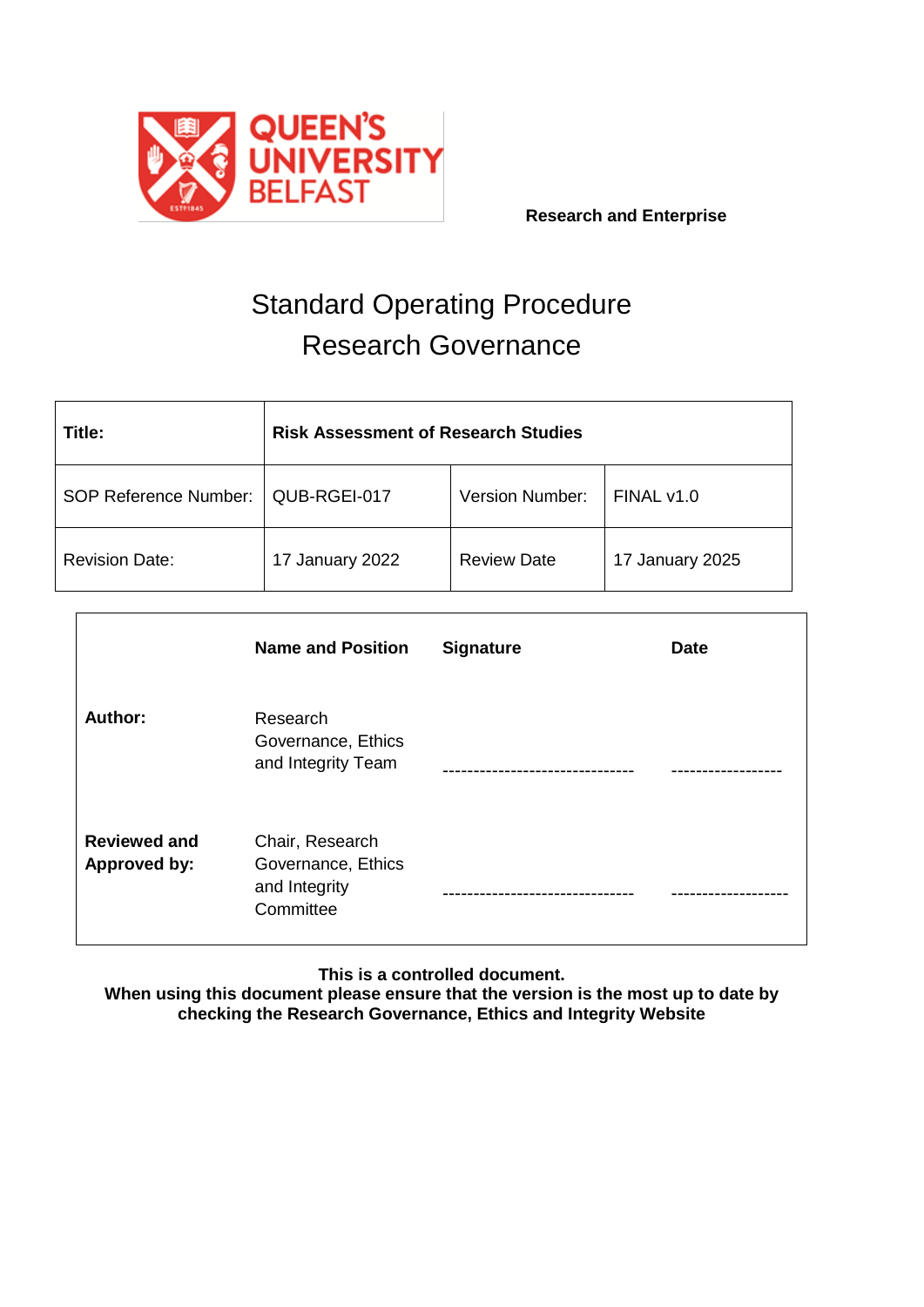# **Do Not Copy**

# Revision Log

| Previous<br>Version<br>number | Date of<br>Review/Modification | Reason for<br>Review/Modification | <b>New Version Number</b> |  |
|-------------------------------|--------------------------------|-----------------------------------|---------------------------|--|
|                               |                                |                                   |                           |  |
|                               |                                |                                   |                           |  |
|                               |                                |                                   |                           |  |
|                               |                                |                                   |                           |  |
|                               |                                |                                   |                           |  |
|                               |                                |                                   |                           |  |
|                               |                                |                                   |                           |  |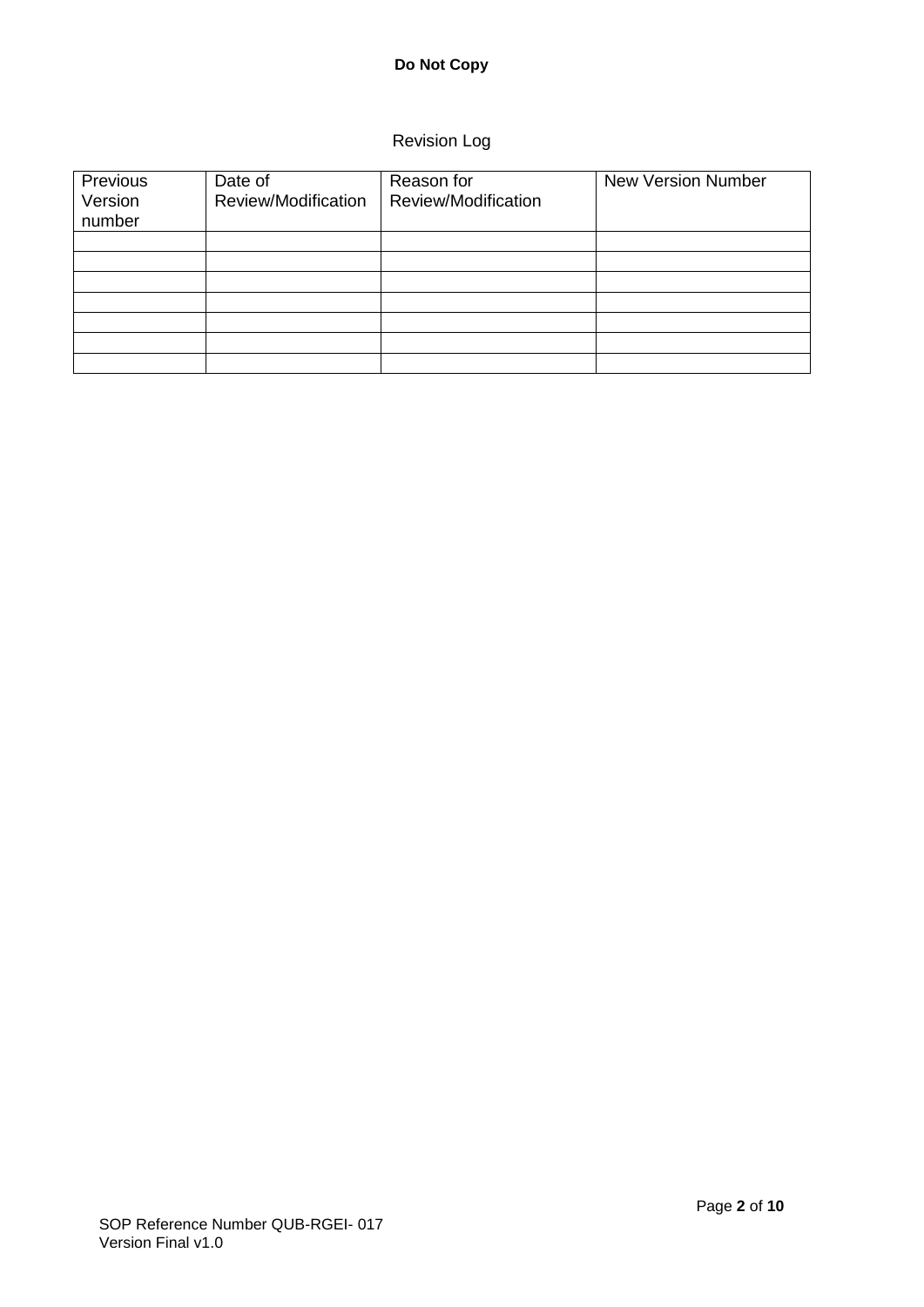# **1. Purpose**

This Standard Operating Procedure (SOP) provides guidance to all researchers for the assessment of risks to an individual study, to research participants, researchers and the University.

### **2. Scope**

This SOP applies to all members of University staff; both academic and support staff as defined by Statute 1 and including honorary staff and students who are conducting research within or on behalf of the University.

## **3. Procedure**

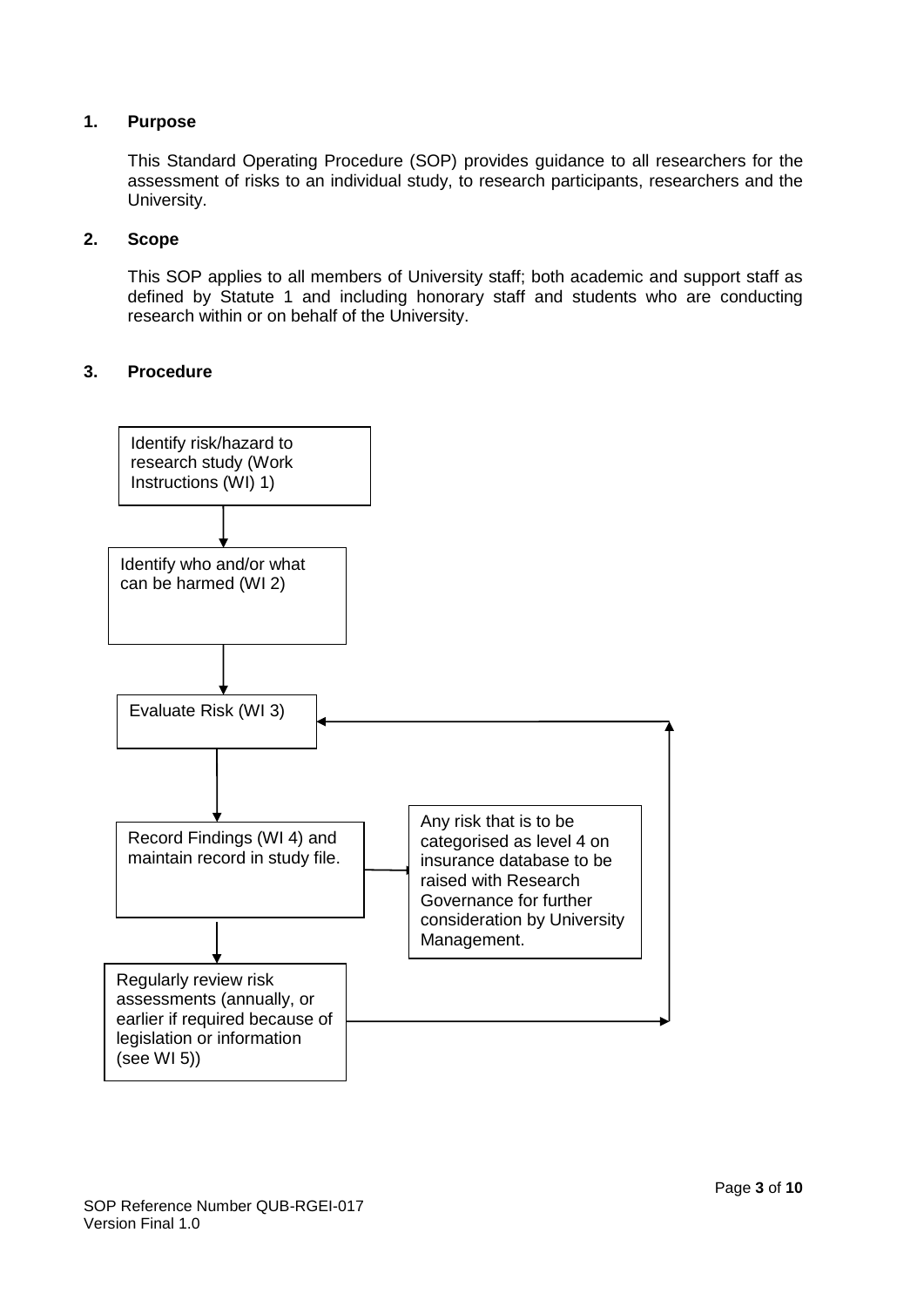# **4. References**

Clinical Trials Toolkit "Notes on Good Practice for Research Organisations in the Management of a Portfolio of Trials 2: Assessment of Risk" (last accessed October 2021)

<http://www.ct-toolkit.ac.uk/routemap/trial-planning-and-design>

# **5. Appendices**

Work Instruction 1 – Identify the Hazard Work Instructions 2 - Identify who can be harmed and how Work Instructions 3 – Evaluate the Risk Work Instructions 4 – Record Findings Work Instructions 5 – Regular Review

- Appendix 1: Examples of Risks to Research Studies
- Appendix 2: Risk Assessment Form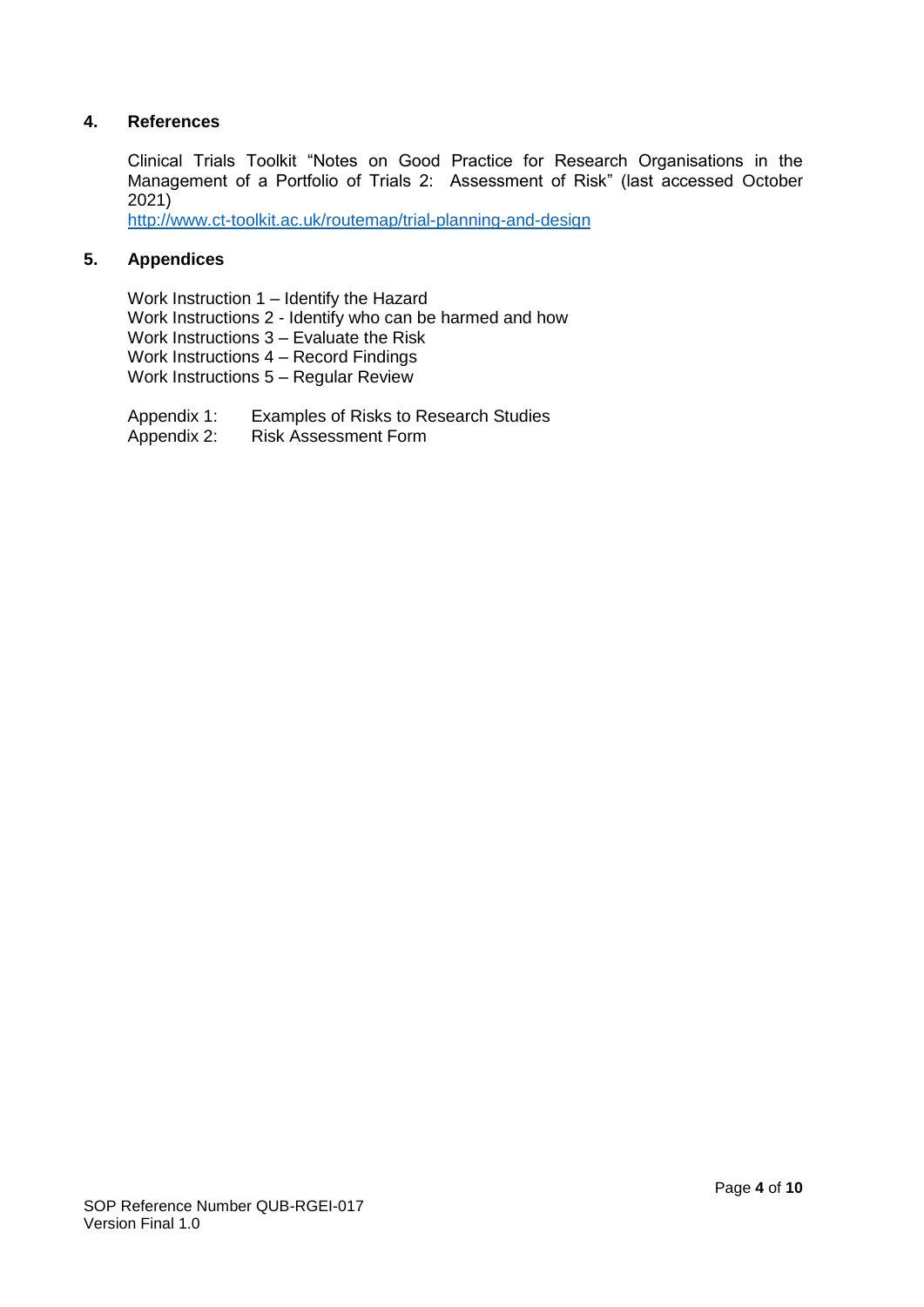#### **Work Instructions 1 - Identify the hazard**

- 1. Potential hazards (anything that could cause harm) to a research study can include: the risk/hazard to the participants, the organisation(s) involved, location of research and/or delivery of actual research. For each study the potential hazards faced by the researcher should be identified and the level of risk (probability or likelihood) of harm assessed. The Chief Investigator should work with the research team to consider the hazards that may impact on the planned research.
- 2. Core risks are:
	- a. Lack of experience resulting in poor quality research;
	- b. Lack of attention to detail to determine feasibility of study;
	- c. Non-completion of research;
	- d. Failure to comply with research protocol;
	- e. Failure to comply with relevant legal and governance frameworks;
	- f. Reputation researcher/collaborator/University or Financial loss/non-completion penalty etc;
	- g. Recruitment lack of consent, non-compliance with criteria;
	- h. Participant's requests not being respected;
	- i. Hazard of any proposed intervention to the research participant;
	- j. Health and Safety hazards to researcher (and research participant);
	- k. Completion of research study (inadequate recruitment/lack of project management to complete research on time and within budget);
	- l. Dissemination of research findings (failure to publish).
- 3. Appendix 1 provides further examples of potential hazards for a research study this is not a comprehensive document.
- 4. Where either the likelihood of the risk occurring is categorised as medium or above, or the impact moderate or significant, the University's risk assessment form, attached as Appendix 2 should be completed.

#### **Work Instructions 2 - Identify who can be harmed and how**

- 1. Consider each risk in terms of who can be harmed  $-$  e.g. the researcher, the research participant; the University; the host organisation etc.
- 2. Identify for each how this might happen e.g. researcher working alone, participant wrongly recruited to a study, risk to the University because of poor compliance with the legislation bringing about reputational damage; the host organisation because they don't get paid appropriately for their involvement.

## **Work Instructions 3 - Evaluate Risks**

1. Each risk should be considered in terms of how likely it might occur and what the impact of the event would be:

| Likelihood: | Low<br>Medium<br>High<br>Very high | Unlikely to occur but not impossible.<br>Less likely than not to occur.<br>More likely to occur than not to occur.<br>Very likely though not certain to occur.          |
|-------------|------------------------------------|-------------------------------------------------------------------------------------------------------------------------------------------------------------------------|
| Impact:     | Minor<br>Moderate                  | Unexpected complications and full recovery made.<br>Some permanent loss of function or loss of earnings to<br>research participant.<br>Significant Death or disability. |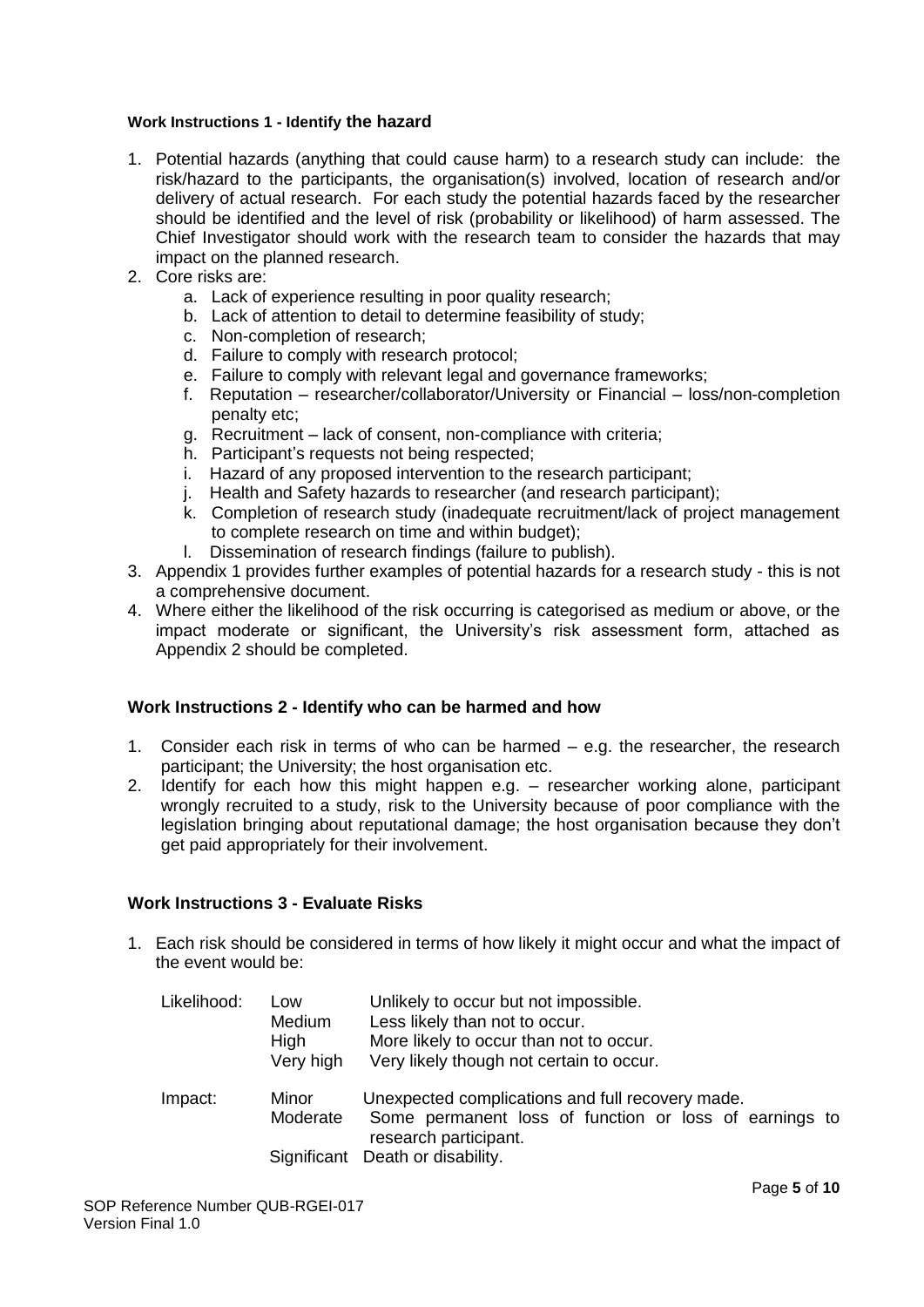- 2. For clinical research the research team should weigh the perceived risks against the anticipated benefit for the individual research participant and society as a whole. It is through this evaluative process that the CI determines whether the anticipated benefits justify the risks.
- 3. A determination should be made as to what procedures and precautions are required in order to minimise the risk within a study. For example, ensuring that researchers are adequately trained, a lone worker SOP is prepared and invoked, equipment appropriately maintained, or sufficient time is allocated to complete the research etc.

## **Work Instructions 4 - Record findings**

- 1. Record the potential risks to facilitate communication within a research team. Risks should be recorded on the Risk Assessment Form, exampled in Appendix 2.
- 2. A record of the risk assessment and discussions should be retained in the Study/Trial Master File in order that the risks can be reviewed and updated accordingly, as necessary.
- 3. University sponsored research recorded as risk category level 4 (as per insurance database) must be escalated to the Research Governance and a determination made regarding whether onward consideration is required by University Executive Board.

## **Work Instruction 5 - Regular Review**

- 1. Review all risk annually to ensure actions to reduce risk remain effective.
- 2. In the event of legislation changing or other information that may impact on the research risks should be reviewed to determine any impact on your research study.
- 3. Any amendments/updates should be recorded and shared with members of the research team.
- 4. New risk assessment paperwork should be filed in the Study/Trial Master File, along with the previous version(s). Where applicable (as outlined in WI 4) a copy of the review should also be forwarded to the Research Governance Team.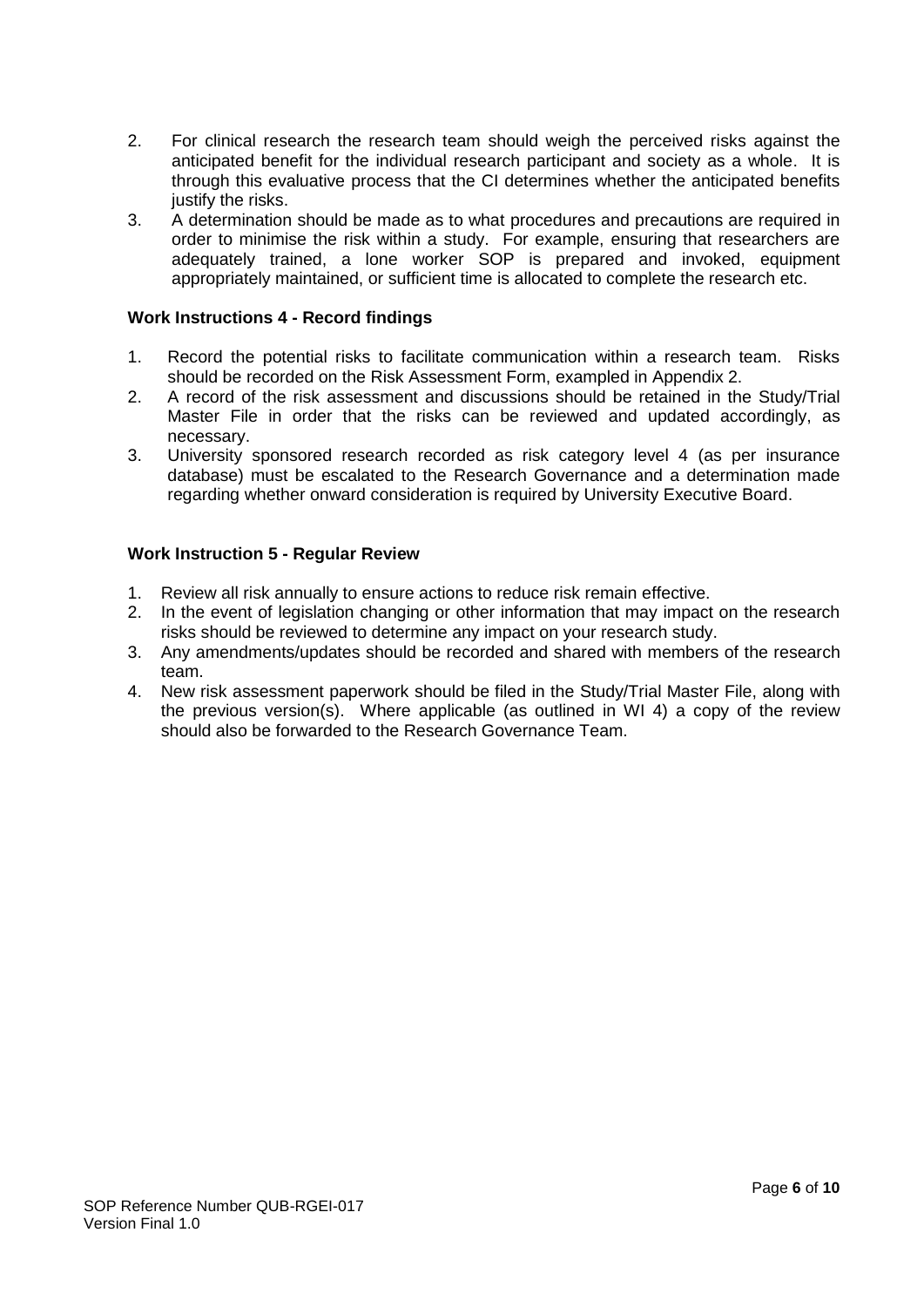# **Examples of risks to research studies to support Work Instruction 1**

# **Hazards to the Research Study**

| <b>Generic</b> | <b>Examples/Points for</b>           | <b>Management Strategies</b>     |
|----------------|--------------------------------------|----------------------------------|
| <b>Hazard</b>  | consideration                        |                                  |
| Organisational | Multi-centre studies                 | <b>Trial Management Protocol</b> |
| complexity     | Multi-disciplinary studies           | <b>Trial Steering Committee</b>  |
|                | Complex series of events /           | <b>Trial Co-ordinator posts</b>  |
|                | stringent timings required           | Multi-disciplinary project teams |
|                | Non-standardised methods             | Standardised data collection     |
|                | Complex data collection              | forms, electronic processing,    |
|                | requirements                         | back-ups                         |
|                | Poor data quality and integrity      | Regular data quality checks      |
|                |                                      | Audit-source data verification   |
| Study power    | Plausibility of treatment effect     | Statistical input to design and  |
|                | <b>Patient numbers</b>               | power                            |
|                |                                      |                                  |
| Recruitment    | Poor fit with clinical pathway       | Multidisciplinary project teams  |
|                | Insufficient patient pool            | Input from service               |
|                | Unduly restrictive/prescriptive      | Realistic recruitment schedules  |
|                | eligibility criteria                 | <b>Pilot studies</b>             |
|                | Restricted access to patients        | Adequate resources               |
|                | Large referral base                  | External communication and trial |
|                | Competing trials                     | promotion                        |
|                | Patient health/compliance/ability to |                                  |
|                | travel                               |                                  |
|                | Patient travel costs                 |                                  |
|                | <b>Patient preferences</b>           |                                  |
|                | Length and frequency of follow-up    |                                  |
|                | Ineffective communication with       |                                  |
|                | patient (before and after study)     |                                  |

| <b>Generic</b><br><b>Hazard</b> | <b>Examples/Points for</b><br>consideration | <b>Management Strategies</b>     |
|---------------------------------|---------------------------------------------|----------------------------------|
| Consent                         | Failure to record consent                   | Training in consent process      |
| Data                            | Incomplete and/or inaccurate                | Staff training                   |
|                                 | Non-adherence to protocol                   | Key data items                   |
|                                 |                                             | <b>Collection methods</b>        |
| <b>Study Results</b>            | Violation of inclusion/exclusion            | <b>Trial Management Protocol</b> |
|                                 | criteria                                    | Independent randomisation        |
|                                 | Financial / non-financial incentives        |                                  |
|                                 | Randomisation procedure                     | Statistical input to data        |
|                                 | Blinding / anonymisation                    | Monitoring and audit             |
|                                 | arrangements                                | Interim reports                  |
|                                 | Source data availability for                | Literature updates               |
|                                 | verification                                | Annual progress report           |
|                                 | Results not disseminated /                  |                                  |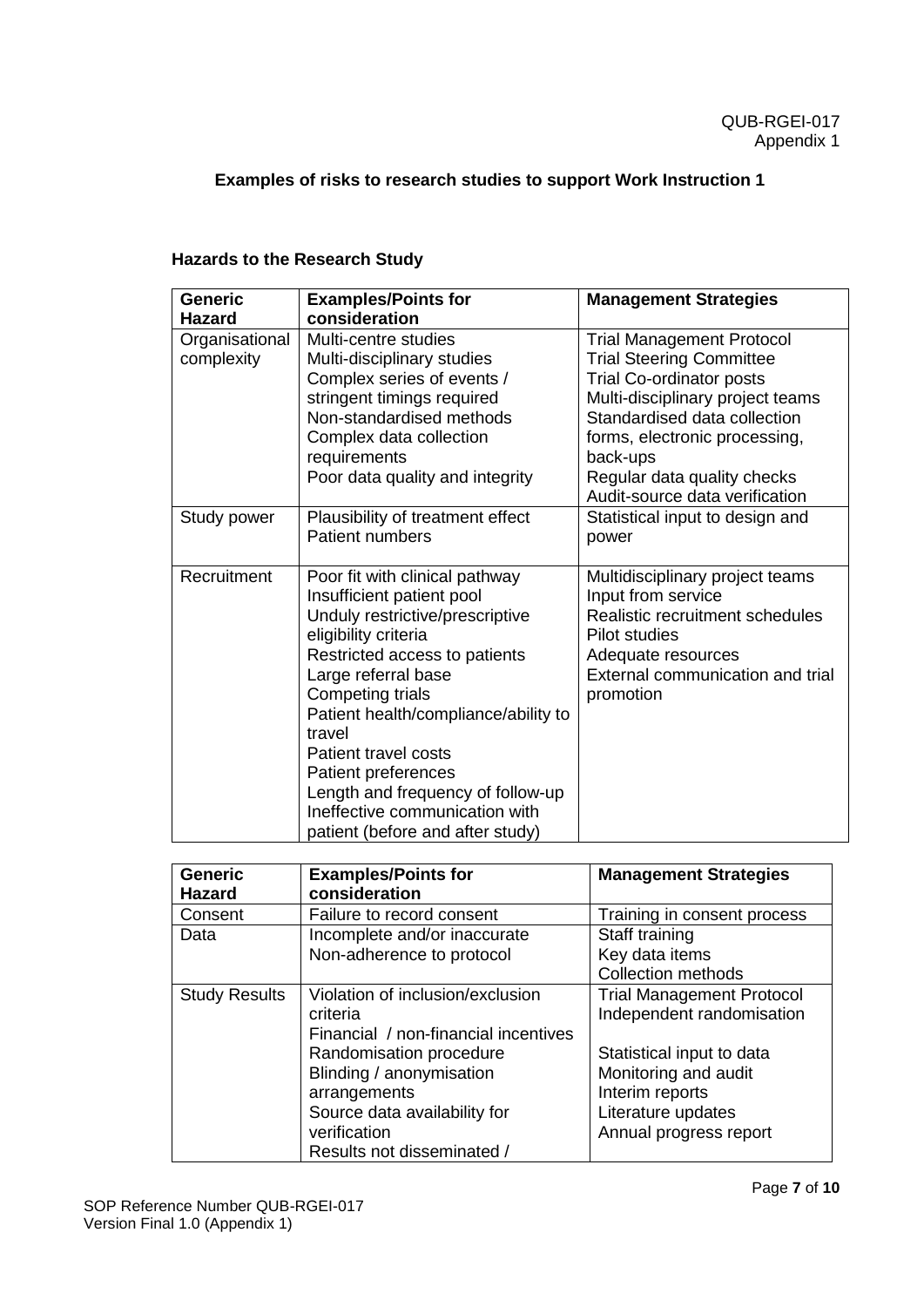|              | implemented                 |                          |
|--------------|-----------------------------|--------------------------|
| <b>Staff</b> | Standardisation of methods  | Training                 |
| competence   | Quality of data collection  | Appropriate level of     |
| and          | Communication with research | resources                |
| experience   | subject                     | Project team meetings    |
|              | Administrative support      | Research Manager support |
|              | Staff recruitment           | Job descriptions         |

# **Hazards to the Research Participant**

| <b>Generic</b><br>Hazard              | <b>Examples/Points for</b><br>consideration                                                                                                                                                                                                                                | <b>Management Strategies</b>                                                                                                                                                |
|---------------------------------------|----------------------------------------------------------------------------------------------------------------------------------------------------------------------------------------------------------------------------------------------------------------------------|-----------------------------------------------------------------------------------------------------------------------------------------------------------------------------|
| Novel or<br>unproven<br>interventions | Novel drugs, devices, surgical<br>procedures, potential for<br>unexpected adverse events<br>Unproven effectiveness<br>Use for new indication<br>Increased susceptibility of patient<br>population<br>Novel handling requirements e.g.<br>drugs, tissue<br>Equipment safety | Regulatory (MHRA) and<br>ethical (REC) approvals<br>Data Monitoring and Ethics<br>Committee<br>Adverse event reporting<br>systems<br>Quality control checks on<br>equipment |
| Inexperienced<br>clinical team        | New clinicians<br>Unfamiliar with underlying condition<br>Unfamiliar with expected adverse<br>events                                                                                                                                                                       | Project team with<br>experienced support<br>Training                                                                                                                        |
| Assessment<br>methods                 | Increased radiological exposure<br>Additional invasive tests (e.g.<br>venepuncture, endoscopy,<br>amniocenteses, catheterisation)                                                                                                                                          | <b>IRMER / ARSAC</b><br>Data Monitoring and Ethics<br>Committee<br>Adverse event reporting<br>systems                                                                       |

| <b>Generic</b>                                 | <b>Examples/Points for</b>                                                                                                                                                                                                                                                                                                                                              | <b>Management Strategies</b>                                                                                                                                                                                                                                                                                                          |
|------------------------------------------------|-------------------------------------------------------------------------------------------------------------------------------------------------------------------------------------------------------------------------------------------------------------------------------------------------------------------------------------------------------------------------|---------------------------------------------------------------------------------------------------------------------------------------------------------------------------------------------------------------------------------------------------------------------------------------------------------------------------------------|
| <b>Hazard</b>                                  | consideration                                                                                                                                                                                                                                                                                                                                                           |                                                                                                                                                                                                                                                                                                                                       |
| Consent-<br>uniformed,<br>absent,<br>pressured | Time to consider<br>Information provided -clarity,<br>appropriate, language<br>Experience and knowledge of<br>person taking consent<br>Timing relative to diagnosis<br>Capacity to give consent<br>Participation in multiple trials<br>Failure to act on withdrawal of<br>consent<br>Consent not recorded and/or filed<br>Incorrect use or storage of tissue<br>samples | REC approval for information<br>and process<br>Training and awareness<br>Panel of people equipped to<br>act as legal representative<br>Communication systems e.g.<br>alert stickers in patient notes,<br>contact details<br>Human Tissue database<br>Audit of consent procedures<br>including verification of<br>signed consent forms |
| Protecting                                     | Anonymisation                                                                                                                                                                                                                                                                                                                                                           | <b>Local Standard Operating</b>                                                                                                                                                                                                                                                                                                       |
| privacy of                                     | Data protection requirements and                                                                                                                                                                                                                                                                                                                                        | Procedures: Passwords /                                                                                                                                                                                                                                                                                                               |
| participant                                    | security of systems                                                                                                                                                                                                                                                                                                                                                     | encryption policies                                                                                                                                                                                                                                                                                                                   |
|                                                | Breach of confidentiality                                                                                                                                                                                                                                                                                                                                               | Training                                                                                                                                                                                                                                                                                                                              |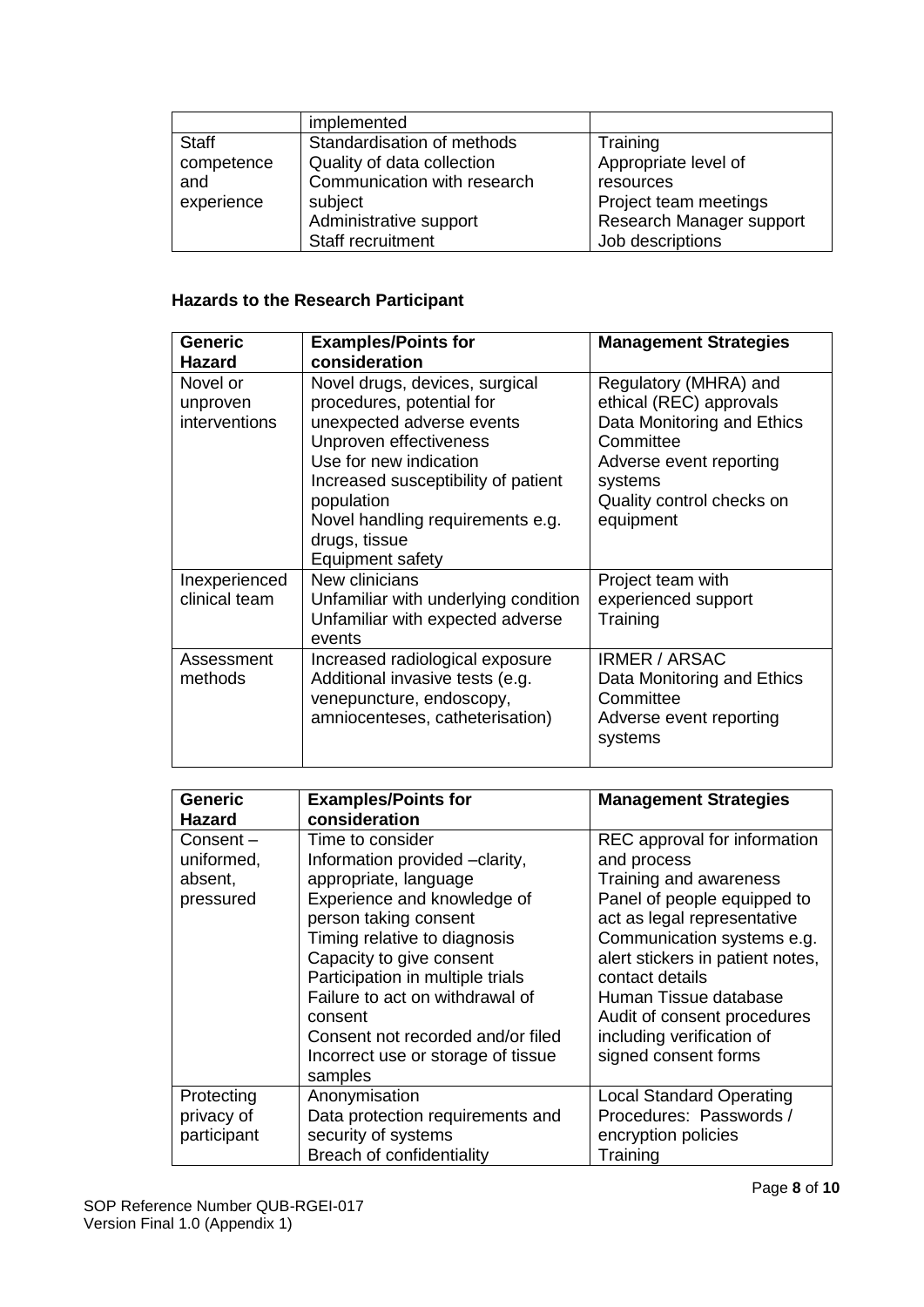# **Hazards to the University**

| <b>Generic</b><br>Hazard                   | <b>Examples/Points for</b><br>consideration                                                                                                                                                                                                                        | <b>Management Strategies</b>                                                                                                                                                                                                                                                                                   |
|--------------------------------------------|--------------------------------------------------------------------------------------------------------------------------------------------------------------------------------------------------------------------------------------------------------------------|----------------------------------------------------------------------------------------------------------------------------------------------------------------------------------------------------------------------------------------------------------------------------------------------------------------|
| Liability                                  | Breach of primary contract / sub-<br>contracts<br>Legal obligations under:<br><b>UK Clinical Trials Regulations</b><br><b>Human Tissue Act</b><br>Clarity of liability information in<br>patient information sheet e.g.<br>arrangements for non-negligent<br>harm. | Input from Research<br>Contracts / IP and Innovation<br>Team<br>Monitoring of collaborating<br>sites<br>Systems in place and<br>followed for reporting<br>obligations for medicinal trials<br>Archive/Storage/Consent for<br>human tissue samples<br>Clear identification of<br>research governance<br>sponsor |
| Intellectual<br>property                   | Overlooked opportunities<br>Lost opportunity due to disclosure                                                                                                                                                                                                     | IP and Innovation Team                                                                                                                                                                                                                                                                                         |
| Duty of Care<br>under health<br>and safety | Use of potentially dangerous<br>harmful equipment<br>Use of potentially dangerous /<br>harmful substances/organisms<br>Lone Workers<br>Long periods working with<br>computers                                                                                      | Relevant health and safety<br>risk assessments<br><b>Health and Safety Policy</b><br>Training                                                                                                                                                                                                                  |
| Fraud                                      | Incentives - financial and non-<br>financial<br>Consequences to the research                                                                                                                                                                                       | Financial management<br>systems                                                                                                                                                                                                                                                                                |
| Reputation                                 | Hazard resulting in serious harm<br>and/or death of research<br>participant/researcher                                                                                                                                                                             | Systems and procedures<br>Risk assessment process                                                                                                                                                                                                                                                              |